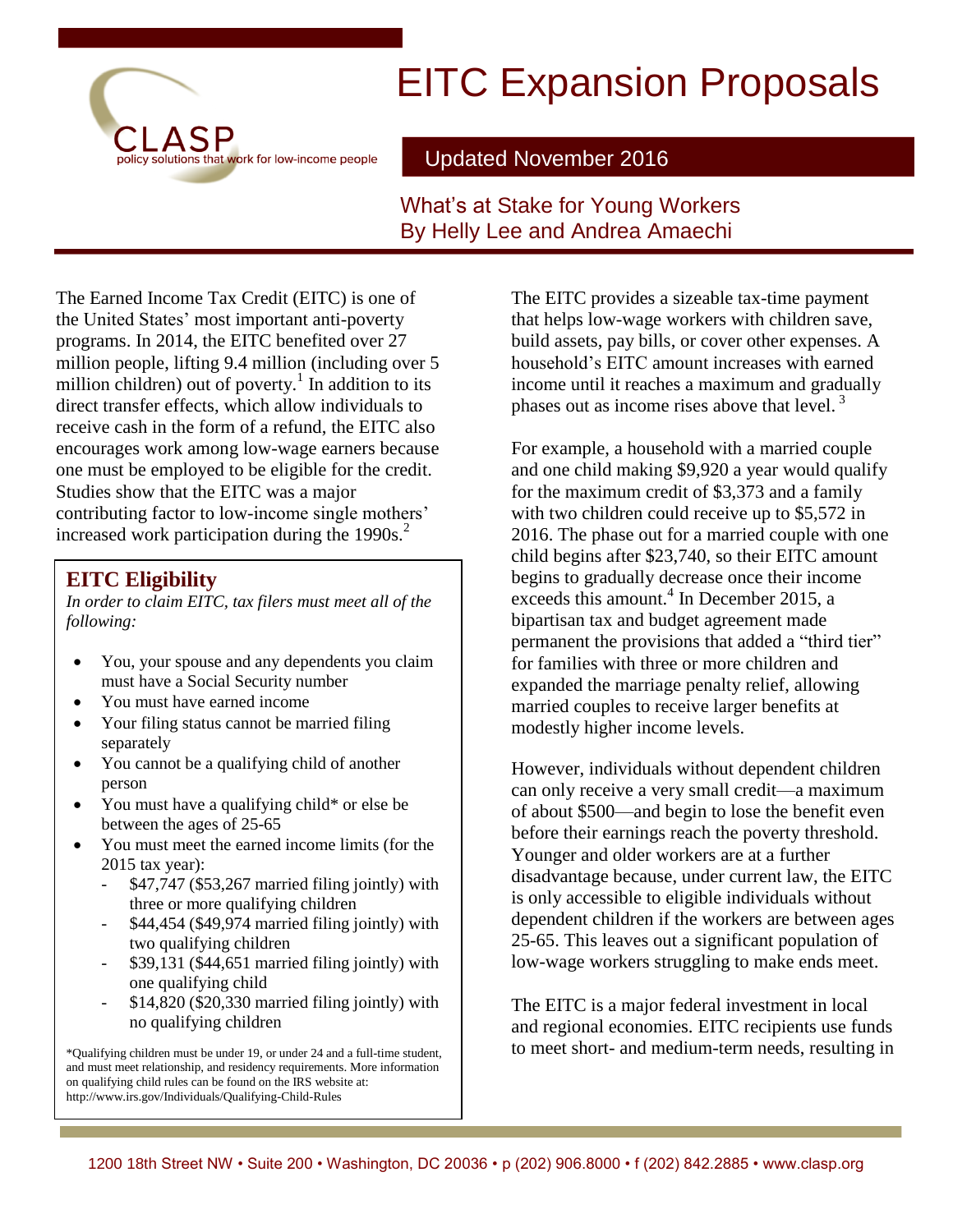# **EITC Expansion Proposals**



#### Updated November 2016

2

spending that creates an important ripple effect for local economies.

Research has also shown that the EITC has longlasting benefits across generations, including improved health, educational, and work outcomes of children whose parents receive the EITC.<sup>5</sup>

## Bi-Partisan Support for Expanding the EITC for Childless Workers

Recognizing the importance of the EITC in lifting low-wage workers out of poverty, there has been strong bi-partisan support for expanding the credit to childless workers (including non-custodial parents) and younger workers. A number of proposals to expand the EITC would do just that.

The EITC can have a lasting impact on an individual's ability to persist in the workforce and overcome financial challenges. However, under current law, childless workers, including noncustodial parents, are only eligible for a nominal credit. Moreover, they are denied the credit entirely if they are under 25.

In 2014 and each subsequent budget, President Obama proposed an expansion of the EITC for low-wage, childless workers, and proposed lowering the eligibility age from 25 to 21. Congressman Ryan (R-WI), chair of the House Budget Committee in the previous Congress, proposed the same expansion in his *Expanding Opportunity in America* proposal.<sup>6</sup> There have been multiple proposals in the House and Senate that have sought to expand the EITC to childless workers (See Table 1). There are also two separate bills that seek to lower the age of eligibility to 18 for those formerly in foster care that were introduced by Senator Casey (D-PA) and Representative Davis (D-IL). Across President Obama's proposal, Congressman Ryan's proposal, and each of the congressional proposals, there is

broad consensus that the EITC should be expanded for workers without qualifying children and made available to younger workers starting at age 21. All of the proposals increase the maximum credit rate for childless workers, doubling it or more from the 2016 maximum of \$506. However, additional details, such as the phase-in and phase-out rates, vary slightly. It is significant that there is such strong and bi-partisan support for strengthening and expanding the EITC.

New York began piloting its own version of an enhanced EITC for childless workers called Paycheck Plus in 2013.<sup>7</sup> It launched its second site in Atlanta in 2015. In the several years ahead, this program will be assessed for its effects on economic well-being, work, and other outcomes and may serve as a model for the national discussion around expanding the EITC.

## Young Workers Would Benefit from Expansions

There is high poverty among young adult workers, many of whom begin their careers in low-wage jobs. In 2015, 20 percent of youth age 21-24 lived in poverty compared to 14.8 percent of the overall population.<sup>8</sup> Expanding the EITC would help young adults make ends meet and encourage workforce participation. A White House report estimates that 3.3 million working youth under age 25 would be newly eligible for the EITC under the president's 2014 proposal, accounting for over 24 percent of all workers who would benefit from this expansion.<sup>9</sup> The other proposals to expand the EITC would have a similar impact for young workers.

Younger workers would benefit tremendously from the proposed EITC expansions, as they disproportionately occupy hourly, low-wage jobs. 18-24 year-olds predominately work in service industries, including leisure and hospitality or retail and wholesale. <sup>10</sup> Although workers under 25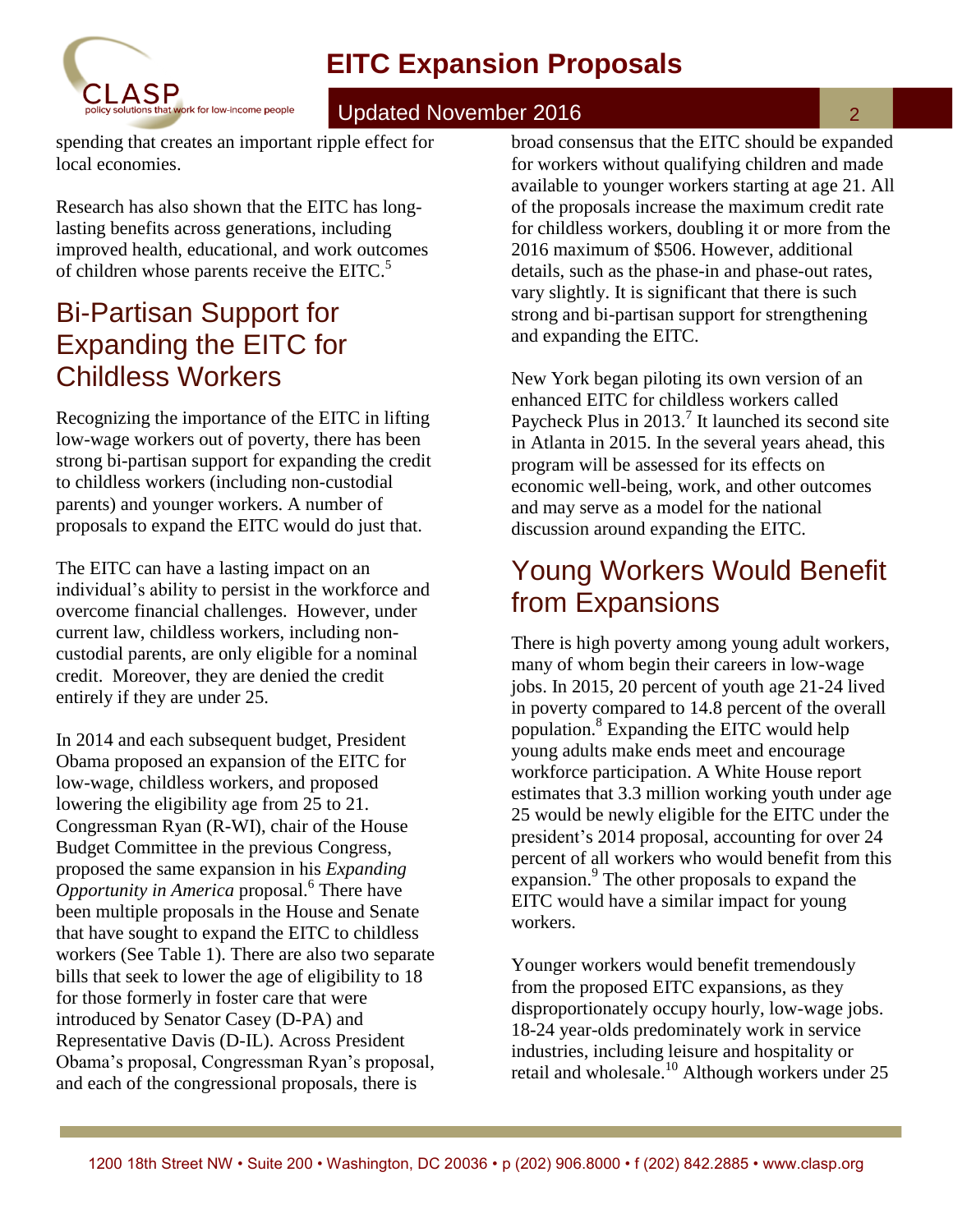



#### Updated November 2016

represented only about one-fifth of hourly workers in 2015, they made up roughly half of the workers who earn the minimum wage or less.<sup>11</sup>

While unemployment remains unacceptably high for youth and young adults, they remain strong contributors to their local economies. In 2015, over 11 million young adults ages 21- 24 were employed.<sup>12</sup> Of this total, 66 percent were working full-time and 34 percent were working part-time. But these jobs did not pay well. Among young adults, 65 percent of part-time workers and 35 percent of full-time workers made less than \$14,820 per year—the income limit for a single individual filing for the EITC with no qualifying children. These are individuals who would benefit from an expansion of the EITC for younger workers without qualifying children.





**\*These numbers reflect the 2015 EITC thresholds**

Disparities in income further identify the EITC as a policy that would benefit young workers of color. Not only are young adults of color disproportionately missing from the labor force, but when they are working, they make lower wages. The biggest disparities are seen for Black working young adults. While Black young adults represent 14% of workers 21-24 years of age, they

represent 16% of workers making incomes less than \$14,820, and 8% of young workers making over \$44,455.

#### **Share of young adults with income in three wage categories by race in 2015**



**Source: CLASP analysis of the 2015 Current Population Survey**

Furthermore, members of the millennial generation are much more likely than older Americans to report facing serious economic issues, such as food insecurity, falling behind on rent, problems affording medical care, and problems paying utility bills and credit card balances.<sup>13</sup> The Great Recession was particularly damaging to younger workers, as median wages have declined or remained unchanged in the last decade in four out of the top five industry sectors employing 18-24 year-olds<sup>14</sup>. Expanding the EITC to younger workers would provide important resources to help them cover everyday living expenses and plan for long-term purchases.

According to studies, low-income workers use the EITC to cover basic necessities and child expenses, as well as pay debt and overdue bills. Many workers also use their refunds to save for a car or home purchase, as well as enroll in education or training to boost their employability and earning power. $15,16$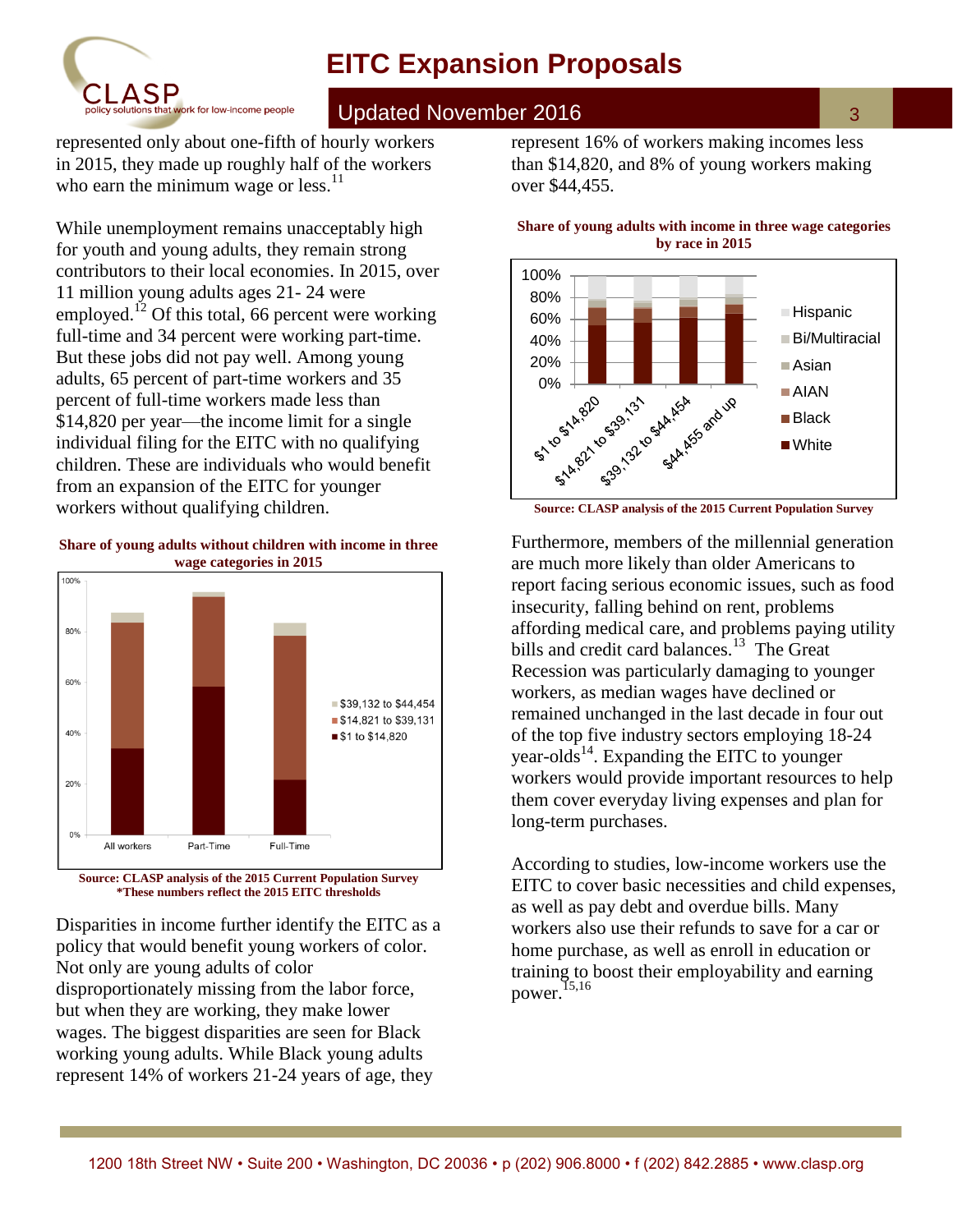## **EITC Expansion Proposals**

 $\overline{a}$ 



#### Updated November 2016

# Congress Must Act

Policymakers and thought leaders on both sides of the aisle have expressed support for filling the gaps in EITC policy to reach the low-wage earners (including youth) who benefit less than workers who are custodial parents. It is time to turn this support into action.

Young workers face a number of obstacles in lowwage jobs and an expansion of the EITC for younger workers is a good first step. However, more action is needed to ensure there are highquality jobs and training programs available to youth. For millions of low-skilled and disadvantaged youth and adults in the United States, many of whom were struggling even before the recession, improved economic opportunity depends on their ability to access education and training to prepare for college and career success.<sup>17</sup>

<http://www.cbpp.org/cms/?fa=view&id=3793><br>3 "Policy Pasies: the Faunad Income Tax Cre

 $\overline{a}$ 

[http://www.whitehouse.gov/sites/default/files/docs/eitc\\_report\\_0.pd](http://www.whitehouse.gov/sites/default/files/docs/eitc_report_0.pdf) [f](http://www.whitehouse.gov/sites/default/files/docs/eitc_report_0.pdf)

<sup>10</sup> Tom Allison and Konrad Mugglestone, "*Where do Young Adults Work?*" Young Invincibles, December 2014,

[http://younginvincibles.org/wp-content/uploads/2014/12/Where-Do-](http://younginvincibles.org/wp-content/uploads/2014/12/Where-Do-Young-Adults-Work-12.4.pdf)[Young-Adults-Work-12.4.pdf](http://younginvincibles.org/wp-content/uploads/2014/12/Where-Do-Young-Adults-Work-12.4.pdf)

<sup>11</sup> U.S. Bureau of Labor Statistics, "Characteristics of Minimum Wage Workers: 2015," April 2016, http://

http://www.bls.gov/opub/reports/minimum-wage/2015/home.htm (last accessed August 2016).

 $12$  U.S. Department of Commerce, Bureau of the Census (2014). *Current Population Survey: 2014 March Supplement*.

<sup>13</sup> *"Moving the War on Poverty Forward,"* Center for American Progress, February 2014,

[http://www.americanprogress.org/issues/poverty/report/2014/02/19/](http://www.americanprogress.org/issues/poverty/report/2014/02/19/84087/moving-the-war-on-poverty-forward) [84087/moving-the-war-on-poverty-forward](http://www.americanprogress.org/issues/poverty/report/2014/02/19/84087/moving-the-war-on-poverty-forward)

<sup>14</sup> Allison and Mugglestone, 2014

<sup>15</sup> *"The Role of Earned Income Tax Credit in the Budgets of Low-Income Families,"* National Poverty Center, June 2010,

[http://npc.umich.edu/publications/u/working\\_paper10-05.pdf](http://npc.umich.edu/publications/u/working_paper10-05.pdf) <sup>16</sup> *"Policy Basics: The Earned Income Tax Credit,"* Center on Budget and Policy Priorities, January 2016,

<http://www.cbpp.org/cms/?fa=view&id=2505>

<sup>17</sup> Liz Ben-Ishai and Elizabeth Lower-Basch, *"A Job Creation and Job Quality Agenda for Labor Day,"* Center for Law and Social Policy, August 2014[, http://www.clasp.org/resources-and](http://www.clasp.org/resources-and-publications/publication-1/A-job-creation-and-job-quality-agenda-for-Labor-Day-1.pdf)[publications/publication-1/A-job-creation-and-job-quality-agenda](http://www.clasp.org/resources-and-publications/publication-1/A-job-creation-and-job-quality-agenda-for-Labor-Day-1.pdf)[for-Labor-Day-1.pdf](http://www.clasp.org/resources-and-publications/publication-1/A-job-creation-and-job-quality-agenda-for-Labor-Day-1.pdf)

 $<sup>1</sup>$  Because the EITC is a tax credit, it is not counted in the official</sup> U.S. measure of poverty. These figures indicate how many would be lifted out of poverty if the EITC were treated as a cash transfer. <http://www.eitc.irs.gov/EITC-Central/abouteitc>

<sup>2</sup> Chuck Marr, Chye-Ching Huang, and Arloc Sherman, *"EITC and Child Tax Credit Promote Work, Reduce Poverty, and Support Children's Development, Research Finds,"* Center on Budget and Policy Priorities, October 2015,

*<sup>&</sup>quot;Policy Basics: the Earned Income Tax Credit,"* Center on Budget and Policy Priorities, January 2016,

<http://www.cbpp.org/cms/index.cfm?fa=view&id=2505>

<sup>4</sup> <http://www.taxpolicycenter.org/statistics/eitc-parameters>

<sup>5</sup> *"Research Shows Long-Lasting Benefits of EITC,"* Center for Law and Social Policy, January 2013, [http://www.clasp.org/resources](http://www.clasp.org/resources-and-publications/files/2013-EITC-Brief-FINAL.pdf)[and-publications/files/2013-EITC-Brief-FINAL.pdf](http://www.clasp.org/resources-and-publications/files/2013-EITC-Brief-FINAL.pdf)

<sup>6</sup> Congressman Ryan included the expansion in his *Expanding Opportunity in America* proposal but did not include an EITC expansion in his most recent *A Better Way* tax proposal.

<sup>7</sup> Rachel Pardoe and Dan Bloom, *"Paycheck Plus: A New Antipoverty Strategy for Single Adults,"* MDRC, May 2014, <http://www.mdrc.org/sites/default/files/PaycheckPlus.pdf>

<sup>8</sup> Current Population Survey, Annual Social Economic Supplement, September 2016. 9 *"The President's Proposal to Expand the Earned Income Tax* 

*Credit,"* Executive Office of the President and U.S. Treasury Department, March 2014,